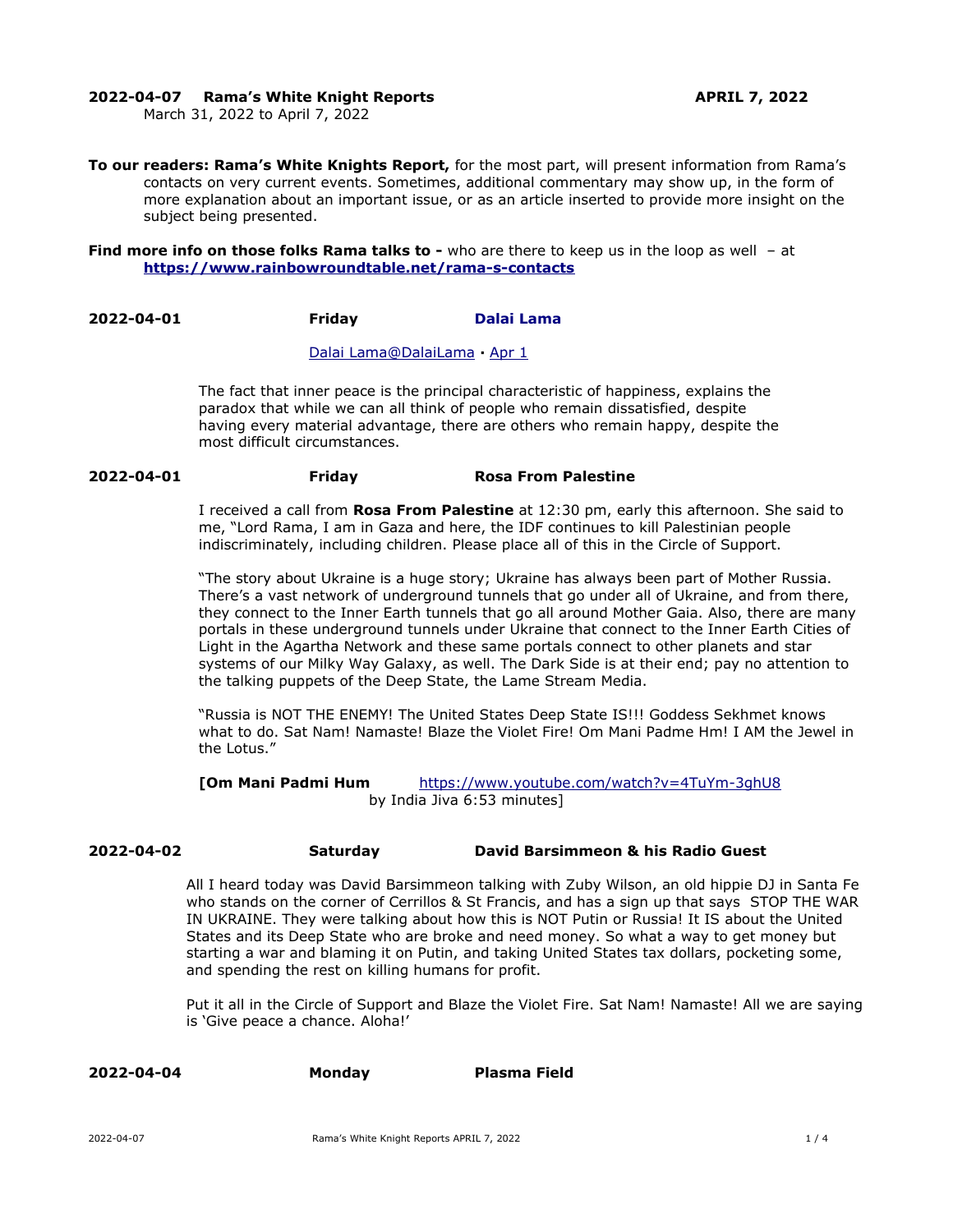I went and sat in the Plasma Field today; it was 12:10 pm this afternoon. The Plasma Field showed me the sun and how it is sending out pulses of light waves across the solar system to Super Galactic Center. Another way to say this is this is culminating with a solar flash that goes all the way to Galactic Center. This is happening now.

The media on Planet Earth are compromised. Stay in your High Heart as we approach Resurrection Day. Focus on sending Peace and Love to all the troubled places on the planet. We are in our final moments. Sat Nam. Namaste. Blaze the Violet Fire.

## **2202-04-04 Monday [Dalai Lama](https://twitter.com/DalaiLama)**

#### [Dalai Lama](https://twitter.com/DalaiLama) [@DalaiLama](https://twitter.com/DalaiLama) · [Apr 4](https://twitter.com/DalaiLama/status/1510912620161019904)

That the air we breathe, the water we drink, the forests and oceans which sustain countless life forms, and the climatic patterns that govern our weather systems all transcend national boundaries is a source of hope — no country can afford not to take action in this context.

## **2022-04-05 Tuesday Lady Master Nada**

I received a text message from Lady Master Nada at 11:35 am, late this morning. She said to me, "Lord Rama, Sergey Lavrov is right: this is all a staged event in Ukraine. The Deep State actors are pushing this abomination of desolation as far as it can go, ie, dead bodies waving arms at passing vehicles.

"All the portals are open; our galactic brothers and sisters are here. **The Dark Side IS OVER! RUSSIA IS NOT THE ENEMY! The Empire called Uncle Sam IS THE ENEMY!** 

**"MOTHER IS HERE!** She knows what to do! Blaze the Violet Fire! Sat Nam! Namaste! "

## [**2022-04-06 The Bucha Massacre. Ukraine Fake News**

[https://www.globalresearch.ca/nato-eu-cynical-sacrifice-ukraine](https://www.globalresearch.ca/nato-eu-cynical-sacrifice-ukraine-bucha-ukraine-fake-news-)  [bucha-ukraine-fake-news-](https://www.globalresearch.ca/nato-eu-cynical-sacrifice-ukraine-bucha-ukraine-fake-news-) [psychopaths-film-their-war-crimes/5776560](https://www.globalresearch.ca/nato-eu-cynical-sacrifice-ukraine-bucha-ukraine-fake-news-psychopaths-film-their-war-crimes/5776560) By [Rodney Atkinson](https://www.globalresearch.ca/author/rodney-atkinson)]

**2022-04-06 Wednesday From Mother** 

**Rama:** We are at the end of this great cycle, along with the whole of heaven. The Time is NOW to stop all war. We are moving into a period where we are going to see our sun, Sol, transform, transfigure into the higher octave of Helios and Vesta – meaning, the sun behind the sun! And thus, Helios and Vesta take up their new post, merged with Alcyone, the Great Central Sun.

With all of this cosmic energy going on, stay in the High Heart. The 5<sup>th</sup> dimension is here. Use the **Force.** You will see me [Mother Goddess speaking] Sat Nam. Namaste. Blaze the Violet Fire!

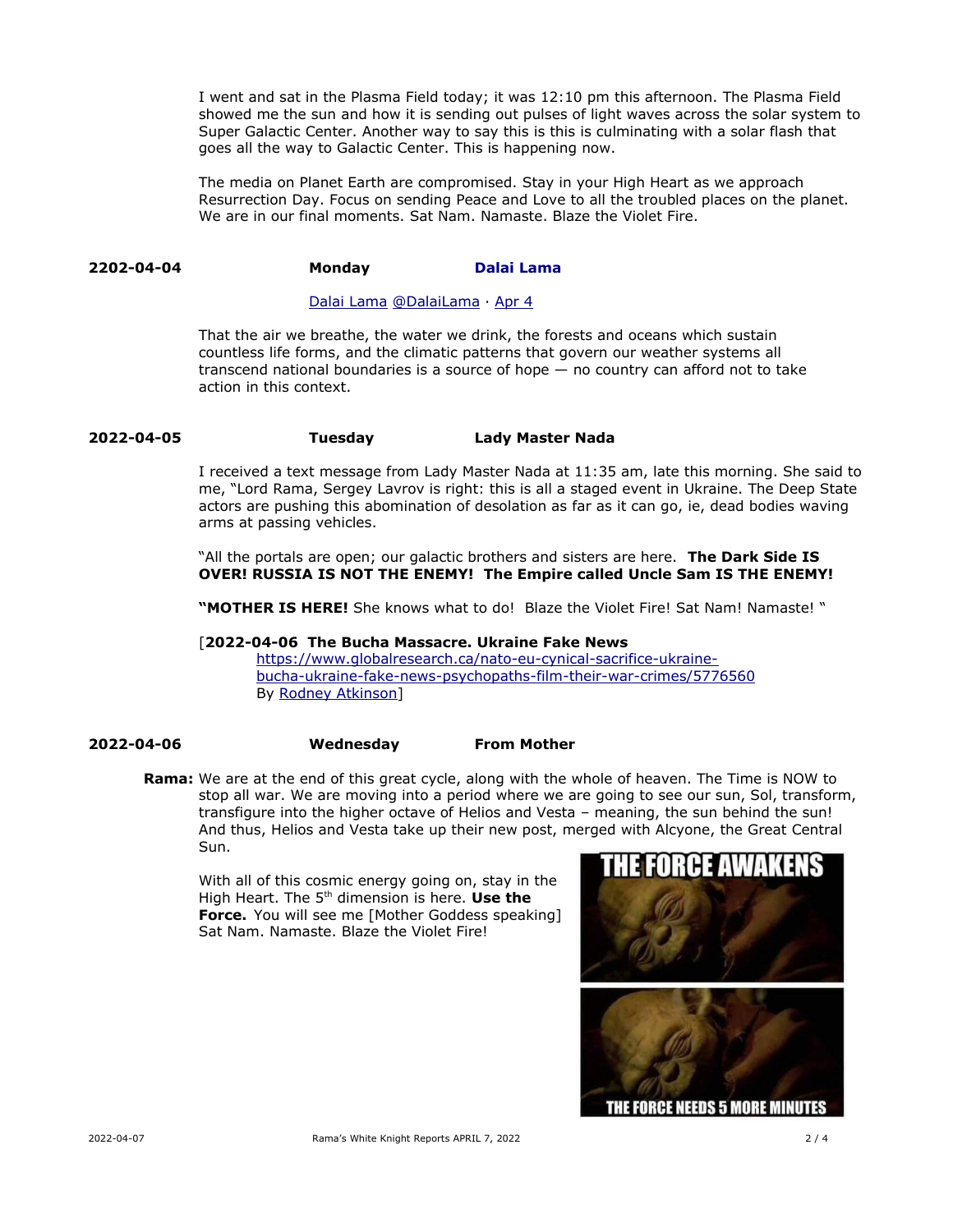**2022-04-07 Thursday Snowflake Beings; Tom the Cat**

**Rama:** I went to the top of the mountain today, and then I walked higher to a special portal where the climate is much warmer than the area around it. There, the Snowflake Beings showed up, and almost simultaneously, Tom the Ring-Tailed Cat called me on my cell phone.

They all said to me: "Lord Rama, this is the most intense energies ever! Our sun, Sol, is continually pulsing light waves across the galaxy. The Oligarchs with their empires are made of sand and they continue to crumble.

"As we approach April  $12<sup>th</sup>$ , Jupiter conjuncts Neptune which is a once in a lifetime conjunction! Jupiter is the planet of expansion and opportunity; Neptune is the planet of intuition and dreams. Jupiter and Neptune align on a regular basis, every 12 years, yet this year Jupiter and Neptune conjunct or align together in Pisces, and the last time they aligned together in Pisces was 165 years ago."

With this conjunction, Tom the Cat said: "We all will be tested to stay in our high heart and send Love and Compassion to all the troubled souls who are choosing money, power, control, war and destruction over Love, Truth, Peace, Freedom, Justice and Beauty for all it can be.

"See you in the Light of the Most Radiant One! Sat Nam! Namaste! Blaze the Violet Flame! Indeed, there is enough money, time, love and air to breathe for all!"



 **Pictures of Snowflake Beings: provided by Lord Rama**